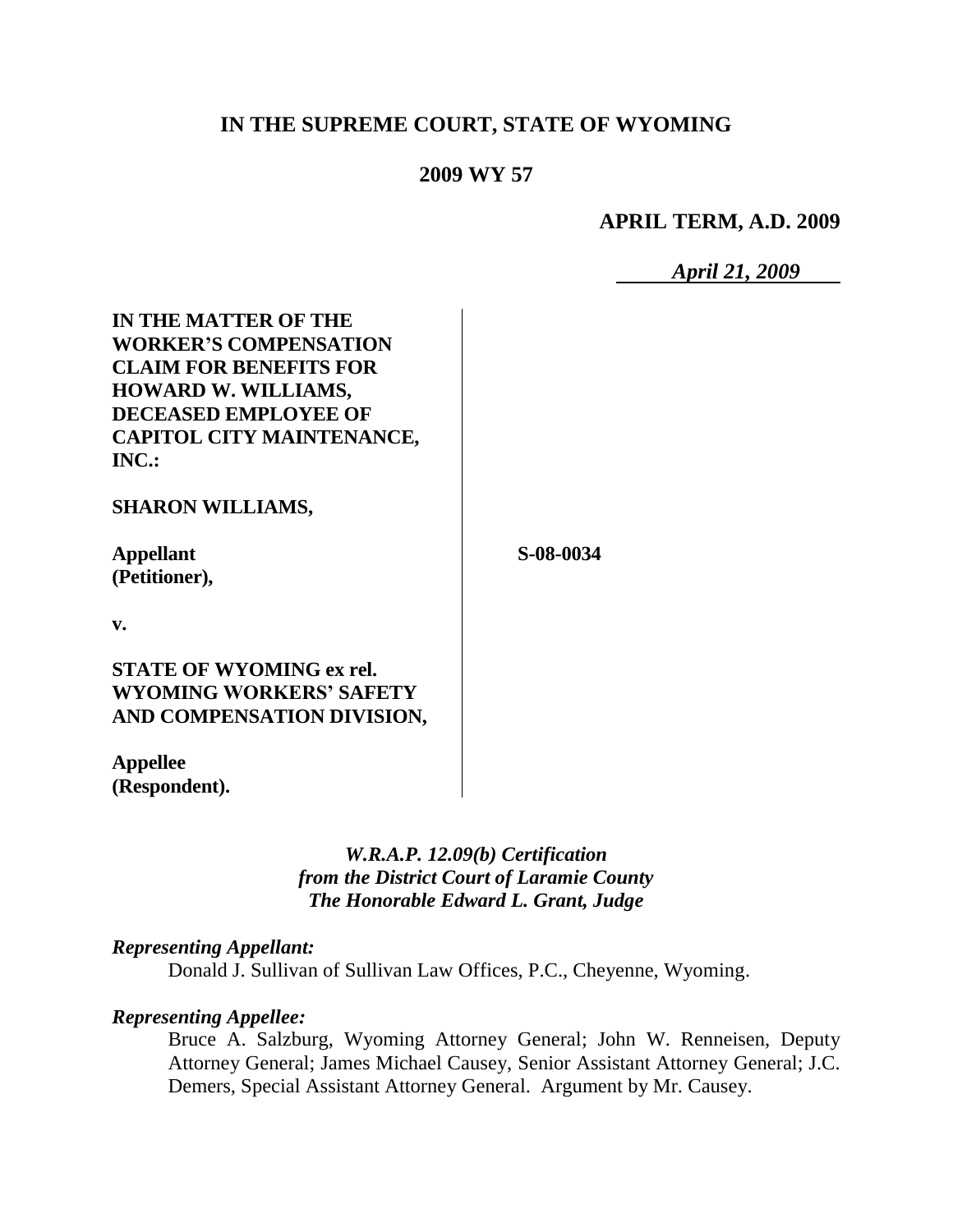*Representing Amicus Curiae Watchtower Bible and Tract Society of New York, Inc.:* Paul D. Polidoro and Keturah A. Dunne, Associate General Counsel, Patterson, New York; Diana Sampson Rhodes of Rhodes Law Firm, LLC, Cheyenne, Wyoming.

*Before VOIGT, C.J., and GOLDEN, HILL, KITE, BURKE, JJ.*

*GOLDEN, J., delivers the opinion of the Court; VOIGT, C.J., files a dissenting opinion.*

**NOTICE: This opinion is subject to formal revision before publication in Pacific Reporter Third. Readers are requested to notify the Clerk of the Supreme Court, Supreme Court Building, Cheyenne, Wyoming 82002, of any typographical or other formal errors so that correction may be made before final publication in the permanent volume.**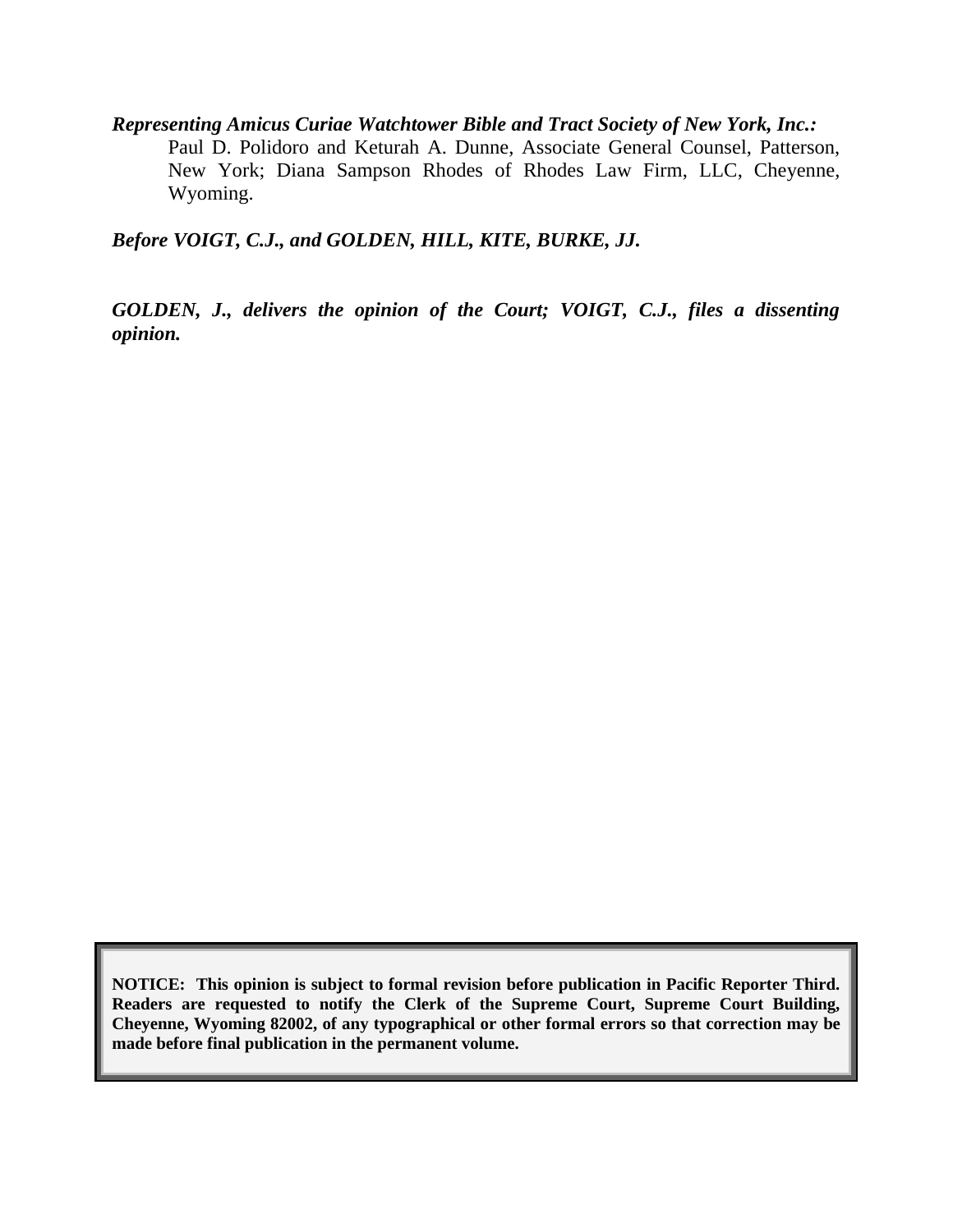## **GOLDEN**, Justice.

[¶1] Appellant, Sharon Williams, sought worker"s compensation death benefits as the surviving spouse of Howard W. Williams, who died from injuries suffered in a workrelated car accident. Appellee, the Wyoming Workers" Safety and Compensation Division (Division), denied Mrs. Williams" claim for death benefits on the basis that Mr. Williams refused reasonable and necessary medical treatment. On appeal, the Office of Administrative Hearings hearing examiner also denied benefits. The hearing examiner determined that, pursuant to Wyo. Stat. Ann. § 27-14-407, Mr. Williams had forfeited all right to benefits under the Wyoming Worker"s Compensation Act when he refused to allow the use of blood products to treat his injuries. Mrs. Williams petitioned for review by the district court, and the matter was certified to this Court. On the specific facts and evidence in this case, we reverse and remand with directions that the applicable death benefits be awarded to Mrs. Williams.

### **ISSUES**

[¶2] Mrs. Williams raises the following issues:

I. Whether the State may constitutionally refuse Worker"s Compensation benefits where an injured worker, on the basis of sincere religious grounds, declines to accept human blood products from another person, without thereby violating his constitutionally-protected religious liberties?

II. Whether the forfeiture-of-benefits statute even applies to a situation that does not involve knowing and persistent misconduct which affirmatively harms the medical situation, but rather where the worker merely makes an election among various available methods of medical care?

III. Whether the Division, which without dispute has the burden of proof in urging forfeiture, may prevail where it produces no evidence to satisfy any of the several distinct conditions of the forfeiture statute?

IV. Whether the forfeiture statute can be extended to include the new scope the Division seeks to adopt?

In response, the Division presents these issues: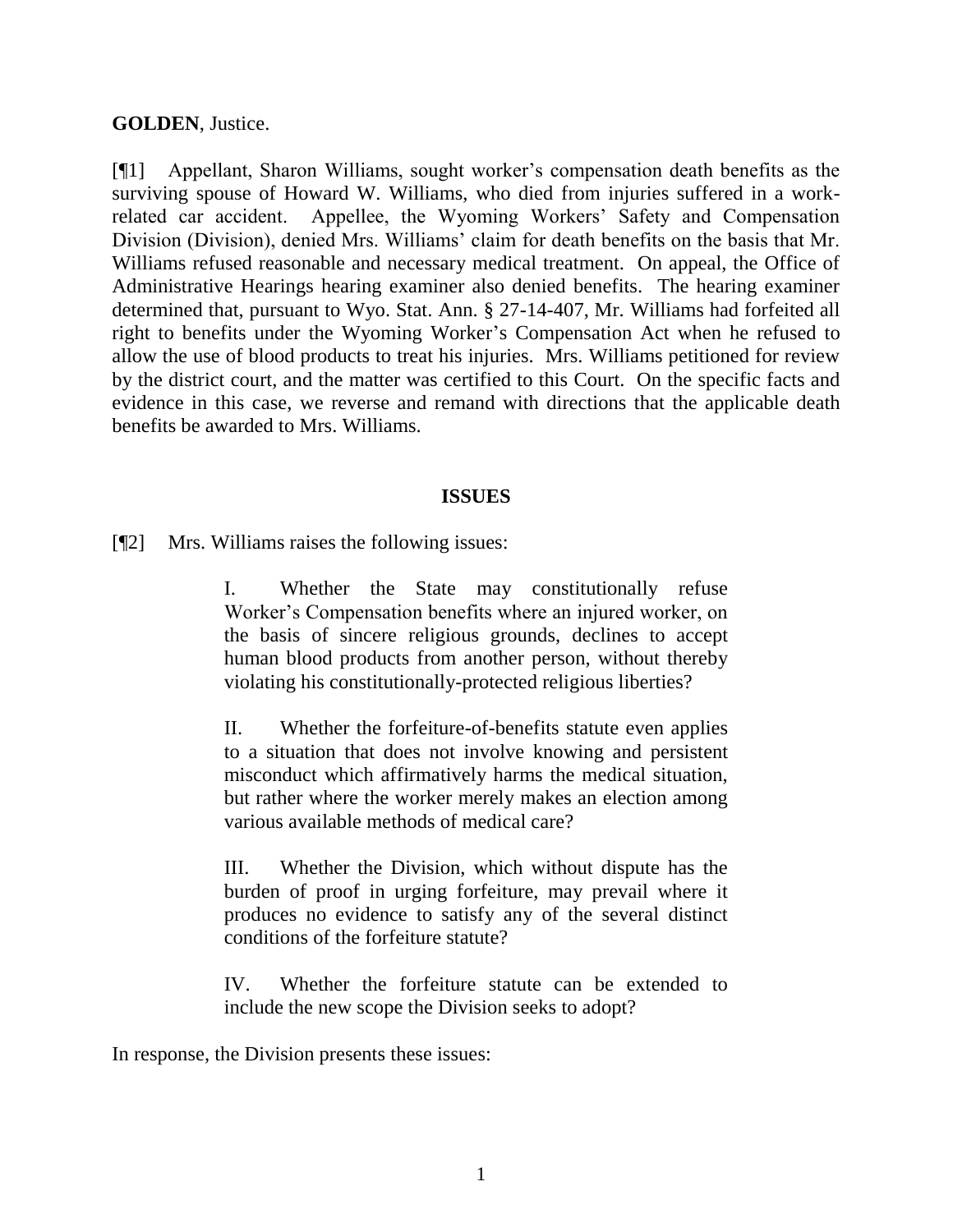I. Is the hearing examiner"s finding regarding Employee's forfeiture of benefits under Wyo. Stat. Ann. § 27-14-407 supported by substantial evidence?

II. Are the constitutional issues raised in the Brief of Appellant properly before this Court?

## **FACTS**

[¶3] On February 9, 2006, Mr. Williams, a maintenance technician for Capital City Maintenance, Inc. (CCM), was riding in an automobile on the interstate to a job site in Laramie, Wyoming. The driver of the vehicle, Mrs. Williams, lost control, the vehicle rolled several times, and Mr. Williams was severely injured.<sup>1</sup> He was subsequently transported by ambulance to United Medical Center (UMC) in Cheyenne. Mrs. Williams was also injured in the accident and transported by ambulance to UMC. The record indicates that her injuries were less severe than Mr. Williams and she was alert and able to converse with medical personnel.

[¶4] According to Dr. M. Whitney Parnell, the treating physician, Mr. Williams was "pretty banged up." Mr. Williams showed signs of external trauma to his left side, he had tenderness over that area and his lower ribs, and he was hypotensive, meaning his blood pressure was "fairly low." Dr. Parnell suspected that Mr. Williams had a splenic injury and was bleeding internally. In her Consultation Report, Dr. Parnell described her initial impression:

> This is a 67-year-old gentleman who was involved in a severe motor vehicle accident in which he was the passenger who was thrown from the front seat of the vehicle to the back. The patient has obviously suffered a significant splenic injury with splenic rupture and free intraabdominal bleeding.

[¶5] Mr. and Mrs. Williams indicated to Dr. Parnell that they were Jehovah"s Witnesses and, as such, they did not want any blood products used in the treatment of Mr. Williams. Dr. Parnell inquired if other substances with similar properties, such as albumin, were allowed. Mrs. Williams was unsure, and asked Dr. Parnell not to administer any albumin until her son arrived at the hospital. Dr. Parnell also inquired

<sup>&</sup>lt;sup>1</sup> According to CCM's president, Howard Williams, also the Williamses' son, it was customary for CCM"s maintenance technicians to use their personal vehicles when performing work outside of Cheyenne, and it was customary for Mr. and Mrs. Williams to travel together and share the driving when Mr. Williams journeyed out of Cheyenne to perform maintenance services.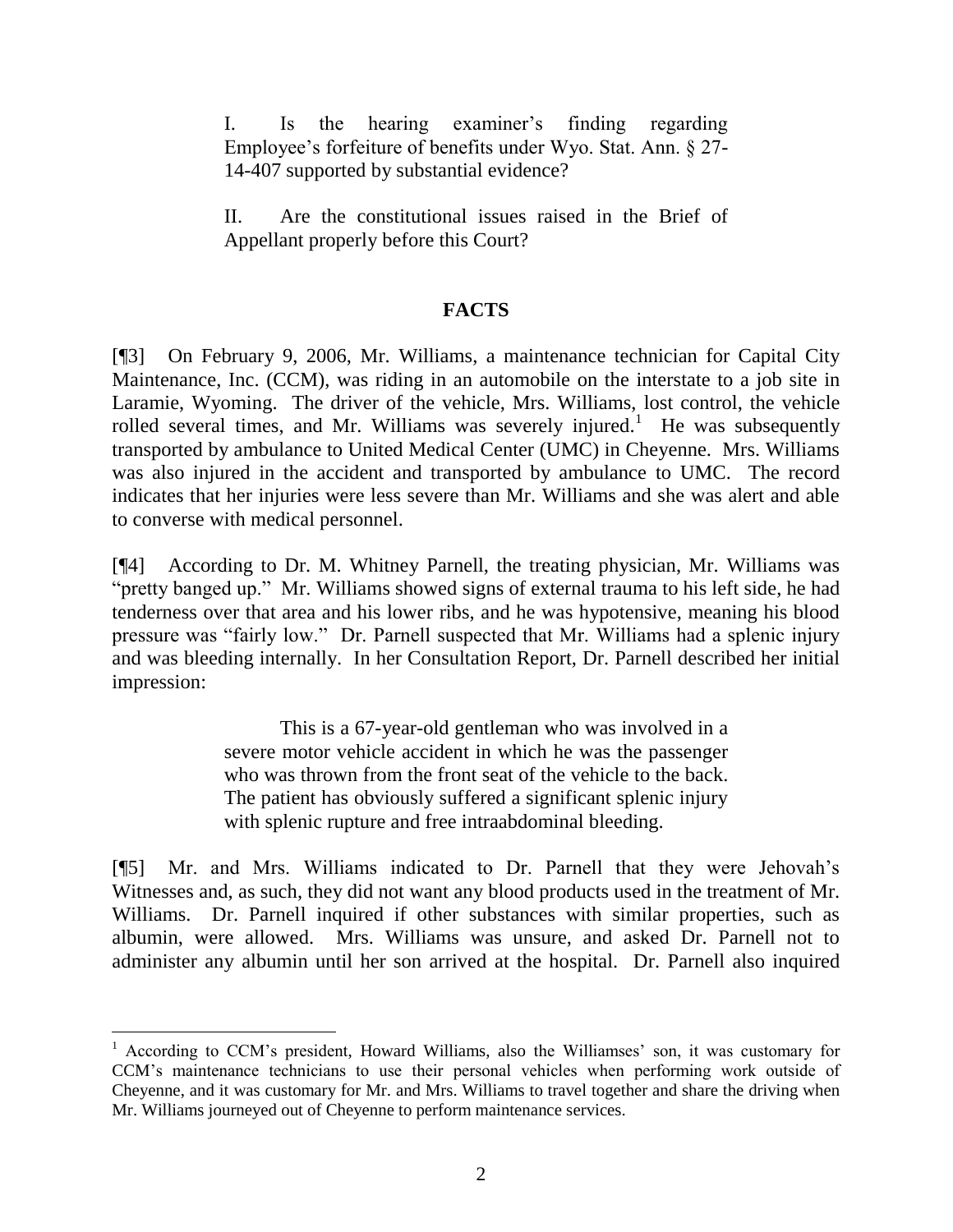about the use of Cell Saver, which is an individual's own blood cleansed. $2$  Mr. Williams was uncertain if the use of Cell Saver was appropriate and asked Dr. Parnell to wait until his son arrived.

[¶6] While awaiting the son"s arrival, Dr. Parnell gave Mr. Williams non-blood fluid resuscitation products and obtained a chest x-ray and computed tomography (CT) scans. Dr. Parnell"s Consultation Report explained her treatment during this period of time and what the chest x-ray and CT scans revealed:

> Initially a STAT portable chest x-ray had been obtained and I thought it was without evidence of pneumothorax. It did have a slight haze on the left side of the chest. The film did appear slightly under-penetrated. There was no obvious mediastinal widening and the diaphragm appeared to be in normal position.

> At this point I continued saline resuscitation and elected to give him 500 cc of Hespan resuscitation also. The patient continued to be hypotensive, blood pressures anywhere from 79-100. At this point when the blood pressure got up to 100, I asked that we get infusion of dopamine and bring this to the CT scan room for resuscitative measures if needed. Computed tomography scan examinations revealed the following: . . .

> > 1. Computed tomography scan of the head was without evidence of acute trauma.

> > 2. Computed tomography scan of the cervical spine was without evidence of acute trauma.

> > 3. Computed tomography scan of the chest was without evidence of acute trauma.

> > 4. Computed tomography scan of the abdomen and pelvis showed evidence of a diffuse hemoperitoneum with obvious splenic rupture and free fluid throughout the abdomen. There was a questionable haziness around the bladder suggestive of possible rupture. The only other injury found was a slight fracture of the vertebral body to T4.

l

<sup>&</sup>lt;sup>2</sup> Cell Saver is the process of taking the "patient's own shed blood, cleaning it, processing it and then retransfusing it into the patient."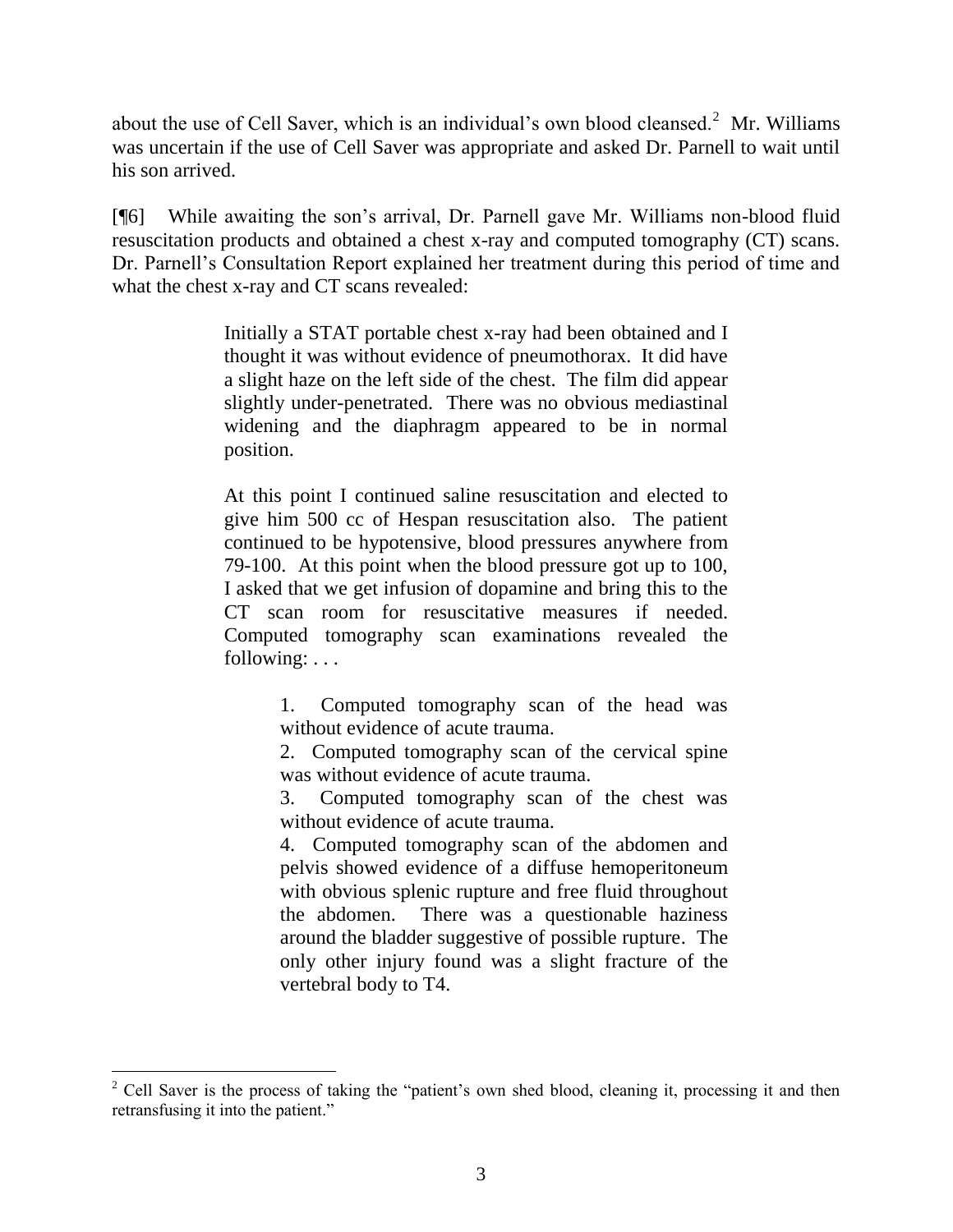[¶7] Mr. Williams" son subsequently arrived at the hospital and consented to the Cell Saver procedure. Based on the information garnered from the CT scans, Dr. Parnell decided to perform an emergency splenectomy. Dr. Parnell informed Mr. Williams" son that "the decision not to allow any blood products, including whole blood, packed red blood cells, plasma, and/or platelets, cryoprecipitate, etc, may indeed make it very difficult to resuscitate and manage [Mr. Williams]." The son indicated he understood the situation, and the surgery was performed without the use of any foreign blood products.

[¶8] According to Dr. Parnell"s Operative Report, Mr. Williams had "massive intraabdominal" bleeding, his spleen was in two pieces, and he had lost five liters of blood. Dr. Parnell removed Mr. Williams" spleen and retransfused two liters of Mr. Williams" blood into him using the Cell Saver. The Operative Report indicates that Dr. Parnell also evaluated the rest of Mr. Williams' abdominal cavity and pelvic area during the surgery and found no signs of trauma.

[¶9] After the surgery, Mr. Williams was taken to the intensive care unit, where his condition deteriorated. Despite aggressive fluid resuscitation efforts, Mr. Williams remained hypotensive and his blood pressure continued to drop. According to the Consultation Report of Dr. Laura Brausch, who provided a consultation at the request of Dr. Parnell, Mr. Williams" blood pressure was "65/34" and was dropping "into the 30s and 40s." Dr. Brausch described her impression as follows:

> This is a 67-year-old male status post motor vehicle accident who sustained a severe splenic injury and very significant blood loss. This severe hemorrhage, we are not able to replace with blood products and replacing at this point with saline, albumin and even hetastarch is not helping this patient. We have him on high doses of both Norepinephrine and Dopamine in addition to rapid infusion of IV fluids without benefit. He has received calcium times two and bicarbonate times three. We are all afraid that the patient is dying and we have used the resources we are allowed to use to their fullest extent.

Mr. Williams died at 6:36 p.m., after his heart stopped from lack of blood pressure. According to Dr. Parnell, Mr. Williams essentially bled to death.

[¶10] Mrs. Williams filed a claim for death benefits and funeral expenses. On March 24, 2006, the Division denied her claim for the reason that the "medical documentation submitted to the Division indicates the cause of death was due to the refusal of reasonable and necessary medical care." Mrs. Williams objected to the denial and requested a hearing. The Division thereafter filed a petition for forfeiture of benefits pursuant to Wyo. Stat. Ann. § 27-14-407 (LexisNexis 2007), which provides: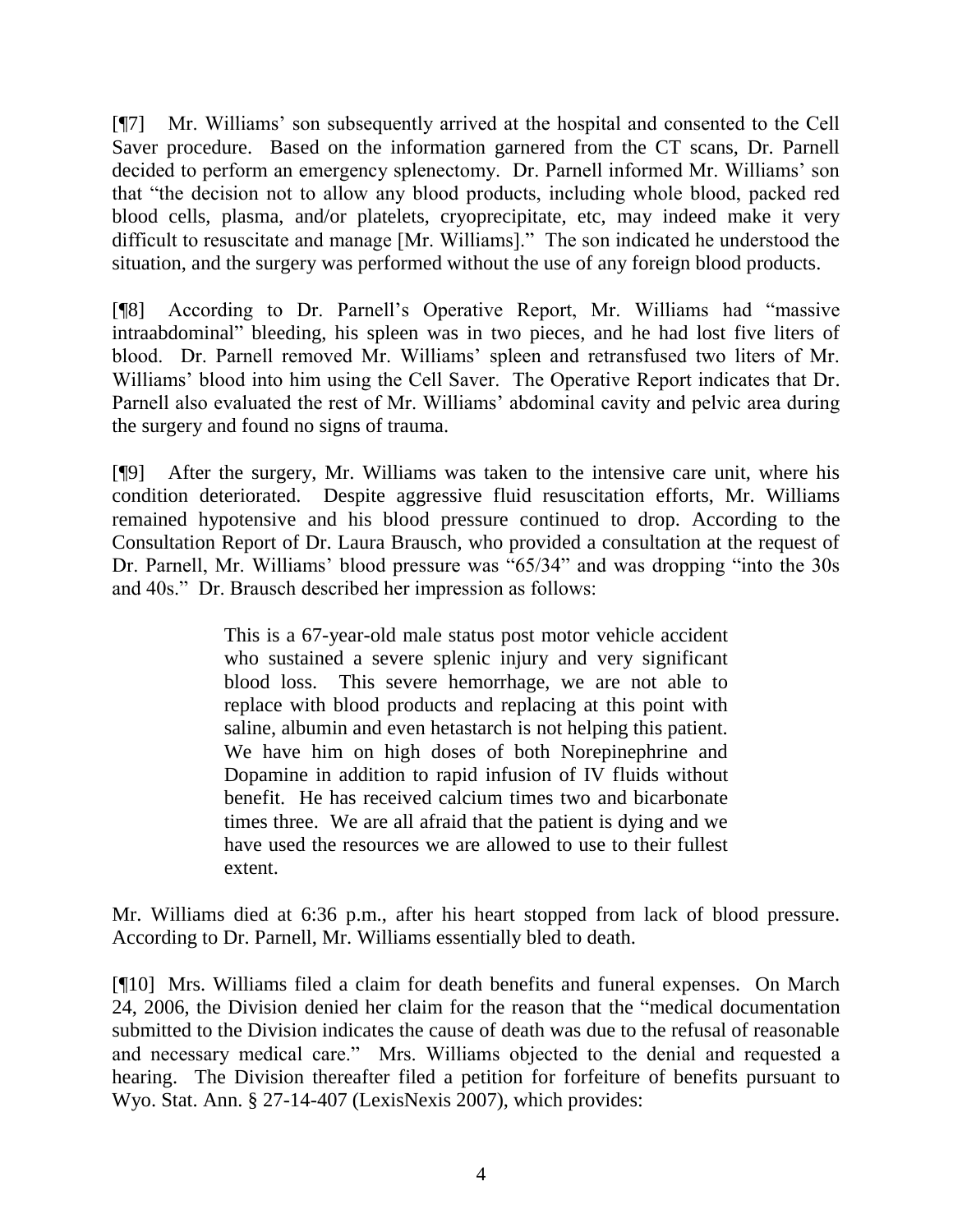If an injured employee knowingly engages or persists in an unsanitary or injurious practice which tends to imperil or retard his recovery, or if he refuses to submit to medical or surgical treatment reasonably essential to promote his recovery, he forfeits all right to compensation under this act. Forfeiture shall be determined by the hearing examiner upon application by the division or employer.

[¶11] At the contested case hearing held on November 20, 2006, the hearing examiner was presented with numerous medical records, the affidavit and testimony of Howard Williams, CCM's president, and the deposition testimony of Dr. Parnell. Of relevant importance to the hearing examiner's decision is the following testimony provided by Dr. Parnell:

> Q. Can you give us your best sense, knowing everything that you know, at the point that you first evaluated [Mr. Williams] and with the benefit of hindsight, how good or not good were his chances of survival?

> A. In general, I think he had potentially survivable injuries, but not guaranteed.

> Q. Okay. And one of the striking features of this patient"s case is the refusal of human blood products. Can you give us your sense, Doctor, of the difference, if any, that his decision not to accept human blood products – did that change his outcome?

> A. I don't  $-I$  can't say that it changed his outcome. I can say it changed my management.

> > Q. What do you mean by that?

A. I would have taken him to the operating room sooner because I wouldn't have had to wait for the son. And actually, Mr. Williams was requesting that I wait for the son before going; and also, I felt his best chance of survival was to use the Cell Saver. Had he declined use of the Cell Saver, I think he would have died in the operating room.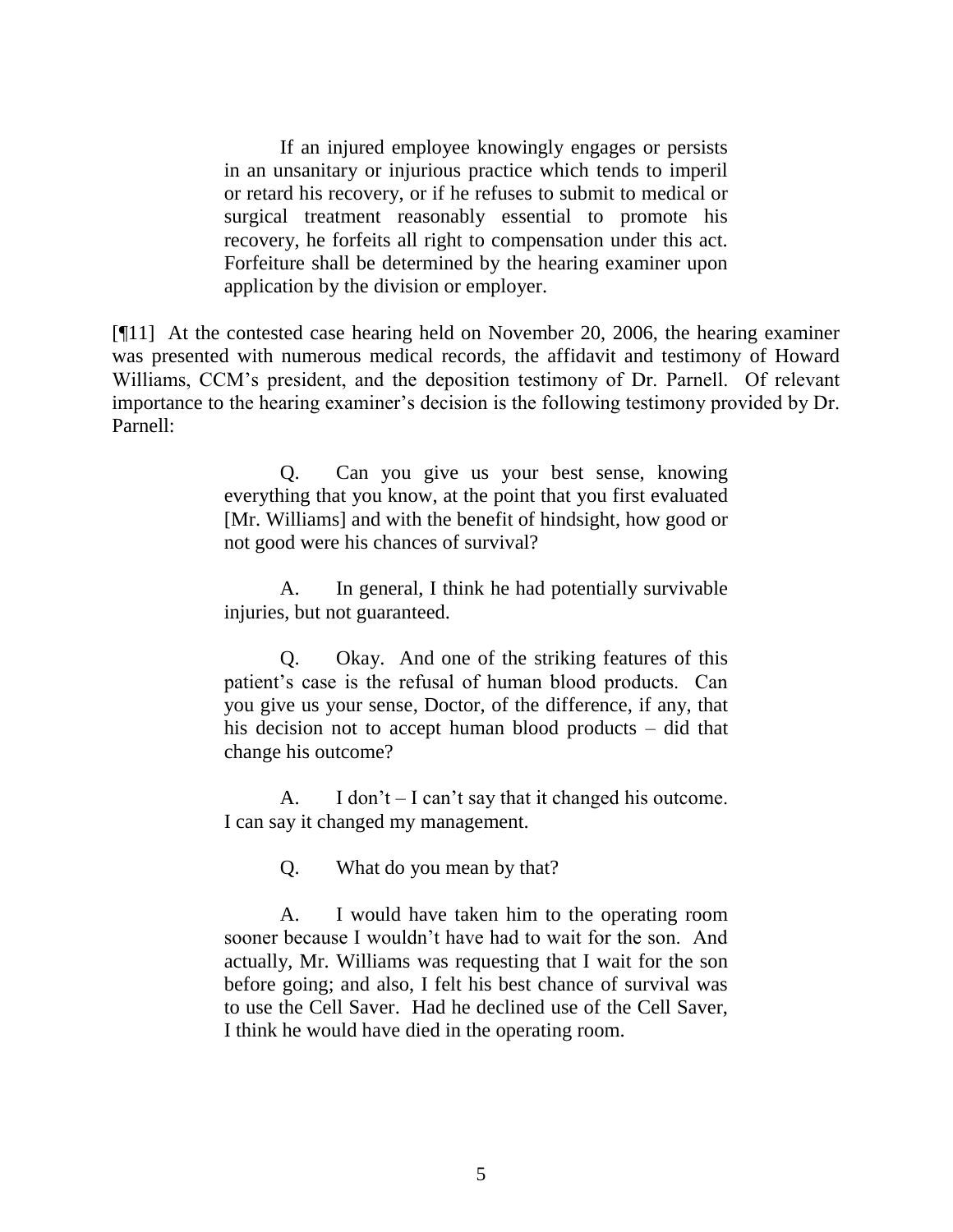And that was my sense prior to starting it is that if we had no ability to give him back even his own blood, then he probably would have expired in the operating room.

The management was just  $-$  it was like a fork in the road; and I went down a different road because of his religious beliefs, which is absolutely within his power to do so. Whether or not he would have survived with or without blood products, I don"t know that I can say.

I can say that it changed my management but that he had significant injuries. He had  $a - he$  had an obvious significant injury to his spleen, his back. I presume if he had time, we probably could have found ribs and pulmonary issues. And these are enough in a 67-year-old gentleman to have them – they could be fatal. This constellation of problems can be fatal, despite our best efforts.

Q. And is there – is there any way that you or another good surgeon can say with any level of certainty that had this patient accepted human blood that he would have survived and lived to leave the hospital?

A. I don"t know that anyone could say that with certainty.

\* \* \* \*

Q. If he had allowed – if there had been no issue in terms of providing the transfusion, what would have been done differently?

A. He would have gone to surgery sooner; and I probably would have transfused, in addition to his own blood, other blood products, not just red blood cells but clotting factors. And that"s probably – would have assisted in his management.

Q. And when you say "clotting factors," that would have – you would have been doing two things, then; one is replacing the lost blood and the other is also slowing the bleeding?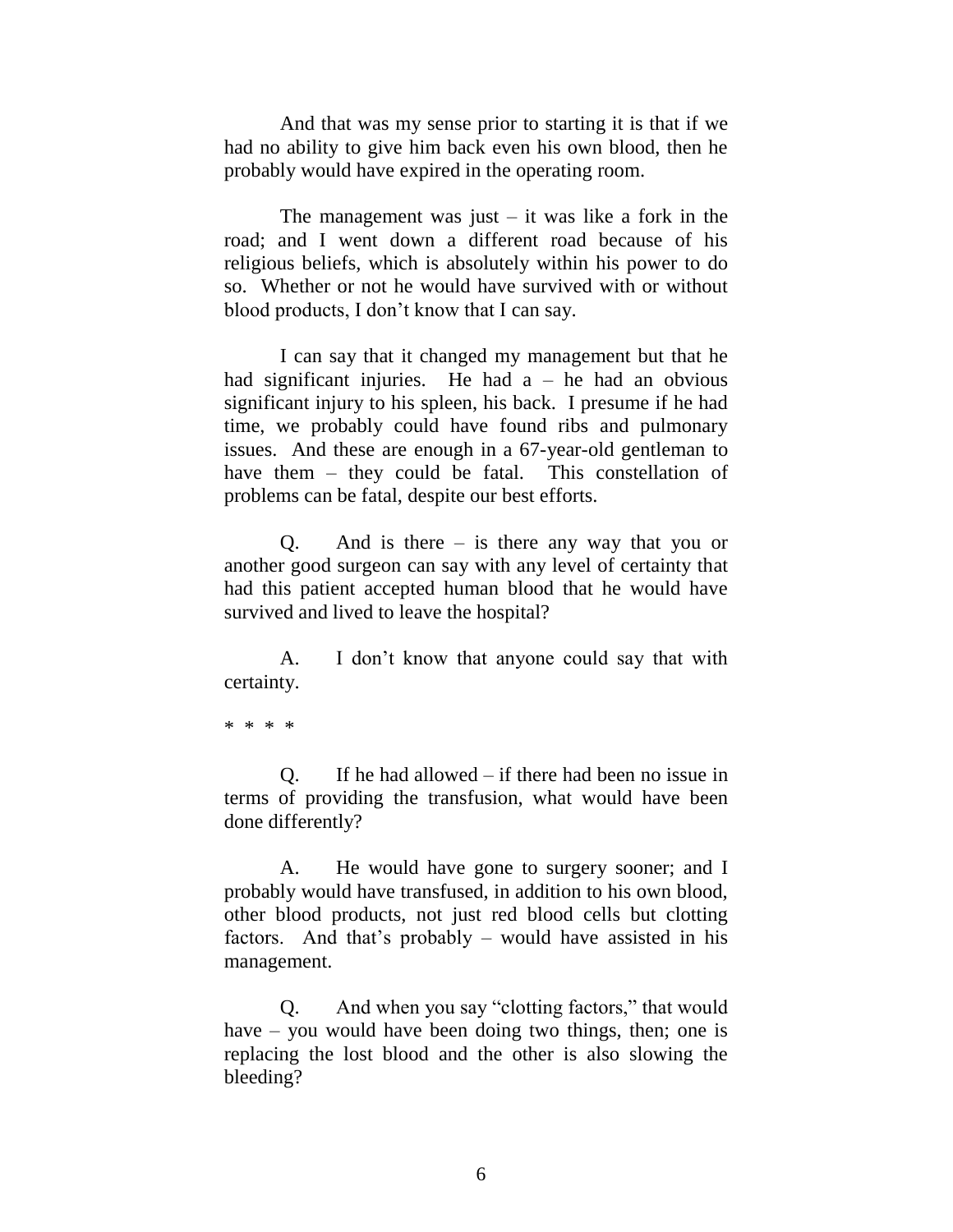A. It's really not slowing the bleeding, it's assisting with the clotting  $-\dots$  so that I'm replacing not only the lost blood with blood components, the platelets and clotting factors that assist with clotting throughout the whole body.

Q. Okay. And how is that helpful assisting with the clotting?

A. Well, when you bleed, you don"t just bleed red blood cells, you bleed – in our society today we don"t transfuse whole blood, except for in the military. But when you bleed, you bleed whole blood; so we fractionate it into a variety of product, red blood cells, platelets, white cells, fresh frozen plasma.

There's a variety of factors, even down to specific clotting factors to, say, a hemophiliac is in need of. And those clotting factors are important just as actually transfusing the red blood cells.

In general, when you give the Cell Saver blood back, that"s really all you"re getting back. It cleanses a lot of stuff out, but I don"t know how much of the clotting factors it cleanses out.

Q. So clotting factors are important to survival?

A. Yes.

\* \* \* \*

Q. Okay. In this case there was a splenic injury and apparently a splenic laceration and significant bleeding, correct?

A. Yes.

Q. Typically are splenic injuries fatal?

A. Can be. I had a patient die this year, so Mr. Williams is not the only one.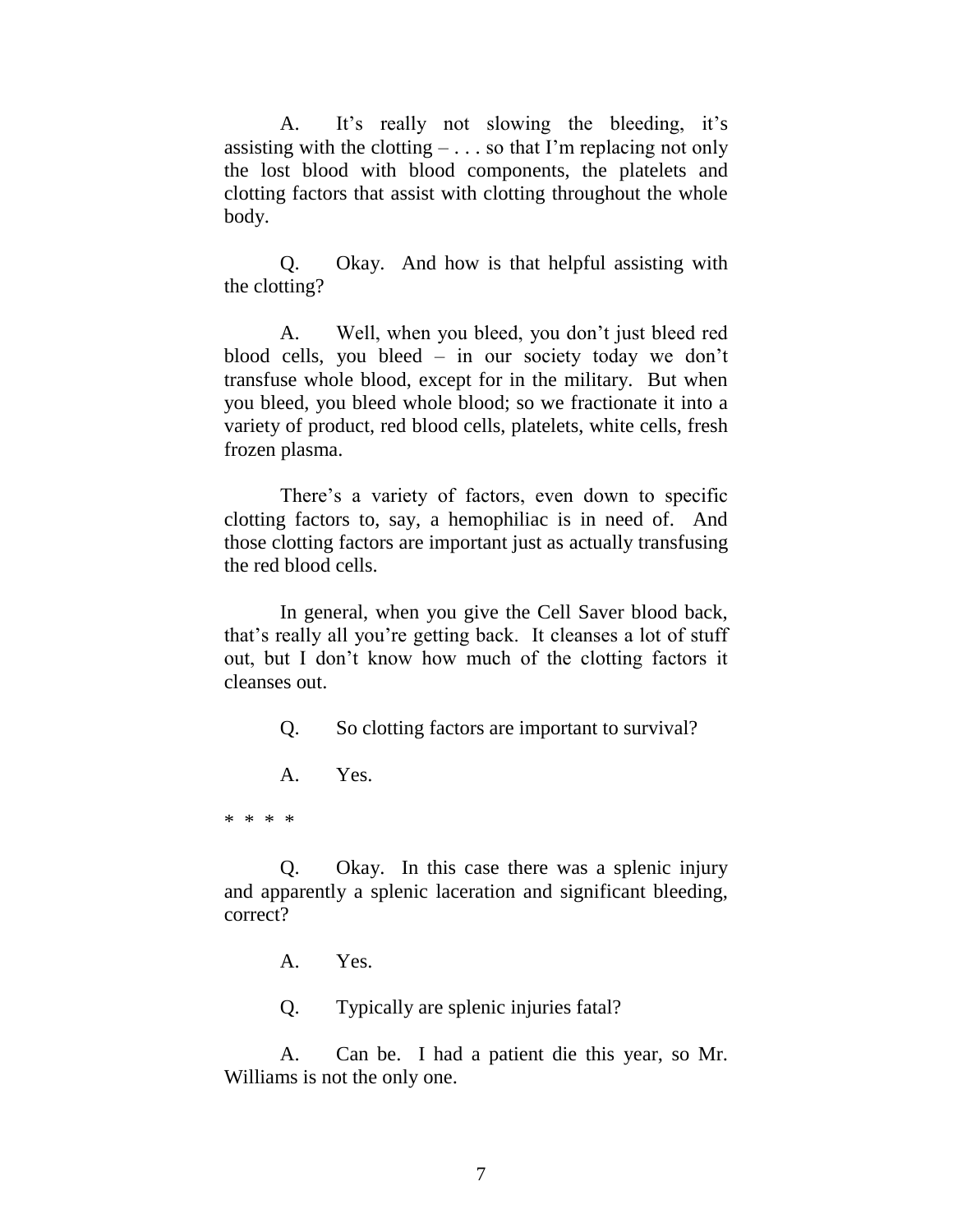Q. What percentage of splenic ruptures survive?

A. I don"t know.

Q. Is there a high percentage of them that survive?

A. I think that that would be a difficult question to answer; because if you have an isolated splenic injury, that's different than if you have constellation of injuries that – in total.

In general, what we do when you're looking at survivability is you look at an injury severity score, and that takes into account not just the main injury but also other complicating factors. And an isolated splenic injury in an 18 year-old is a lot – has a higher probability of survival than an isolated splenic injury in a 57 (sic) -year-old.

So it's not . . . apples to apples.

\* \* \* \*

Q. Okay. In this case, if you"d been able to use whatever blood products you wanted to, would it have increased the likelihood of survival?

A. I think it would have increased the likelihood of survival. I could not have guaranteed survival.

\* \* \* \*

Q. The failure to use blood products or the allowance to use whatever blood products you wanted to imperiled recovery?

\* \* \* \*

A. I've said it affected my management, you know; but it's difficult to say – and I've said this again – that it changed management of this patient.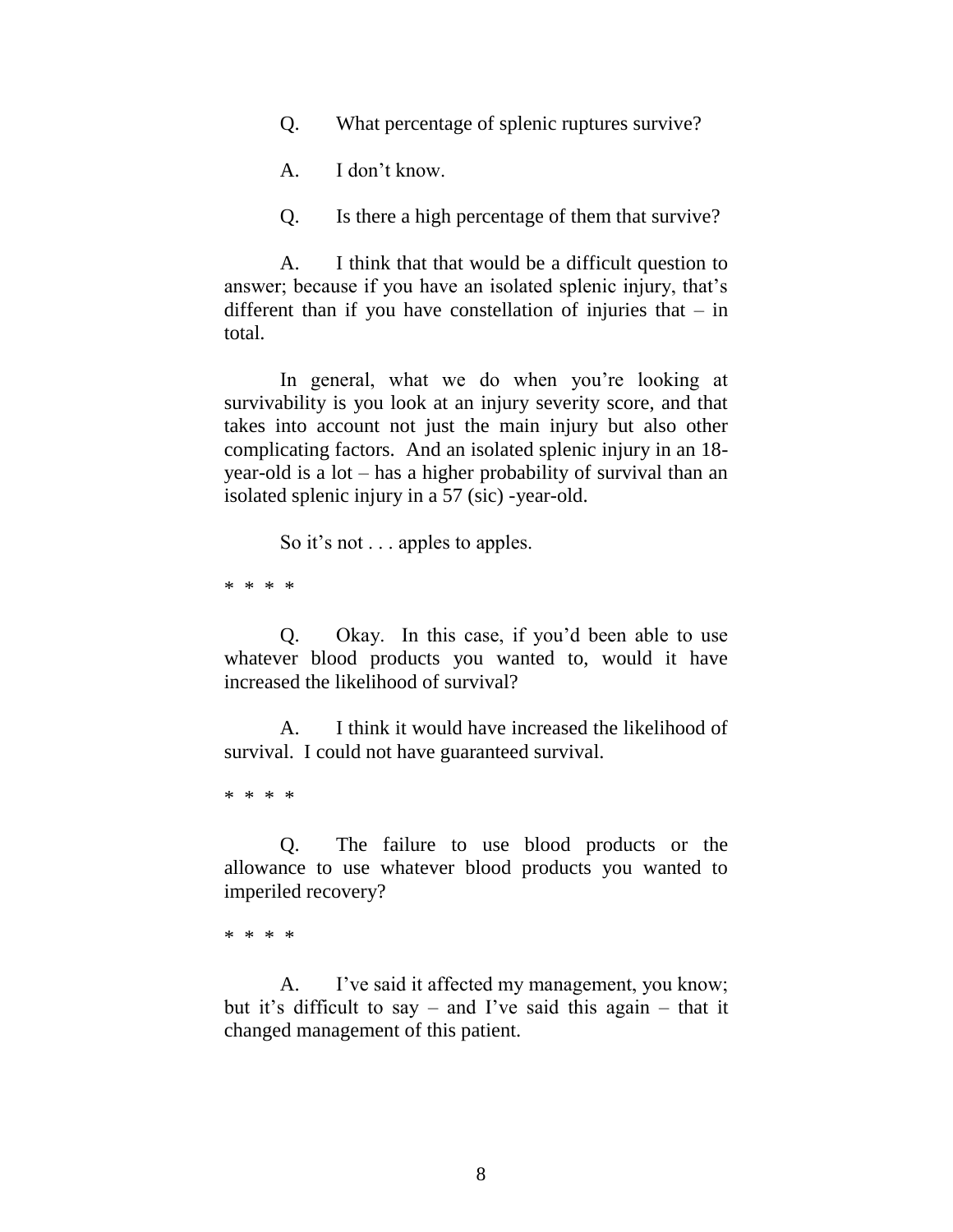My inability to use blood products in management of this patient, whether it be before surgery, during surgery or after – it affected my management throughout the duration.

But I can't say  $-$  I can't say for certain had I used them postoperatively that he would have survived, even if the family would have changed their mind. I don"t know that he would have survived.

Q. Well, let me ask you this: It changed your management, you would have used a different protocol; and just so I"m clear, that"s not – when you say it changed your management, it doesn"t just mean that it might have made it more difficult to you or changed what you did, it changed your management in the sense that you didn"t utilize what you would have otherwise considered optimal in terms of promoting recovery, correct?

A. I would have changed the timing of surgery. I probably would not have gotten all the CT scans, but I had time to do so because we were waiting on the son. And I would have taken him probably more directly to surgery, and I probably would have continued to use blood products throughout his course, whatever laboratory backup, you know, would have given me as to, you know, if the clotting factors are off or if platelet counts are low. I would have transfused those units.

But it was, like I said, a fork in the road. I went down a different fork, managed it the way that the patient requested, which is absolutely within his right.

Q. I understand that you went down a less optimal fork.

A. I don"t know that it"s less optimal, because it is – it is absolutely within his right to make these decisions and –

Q. I understand, Doctor. And we"re getting tied up in philosophical issues. I just want it to be physiological.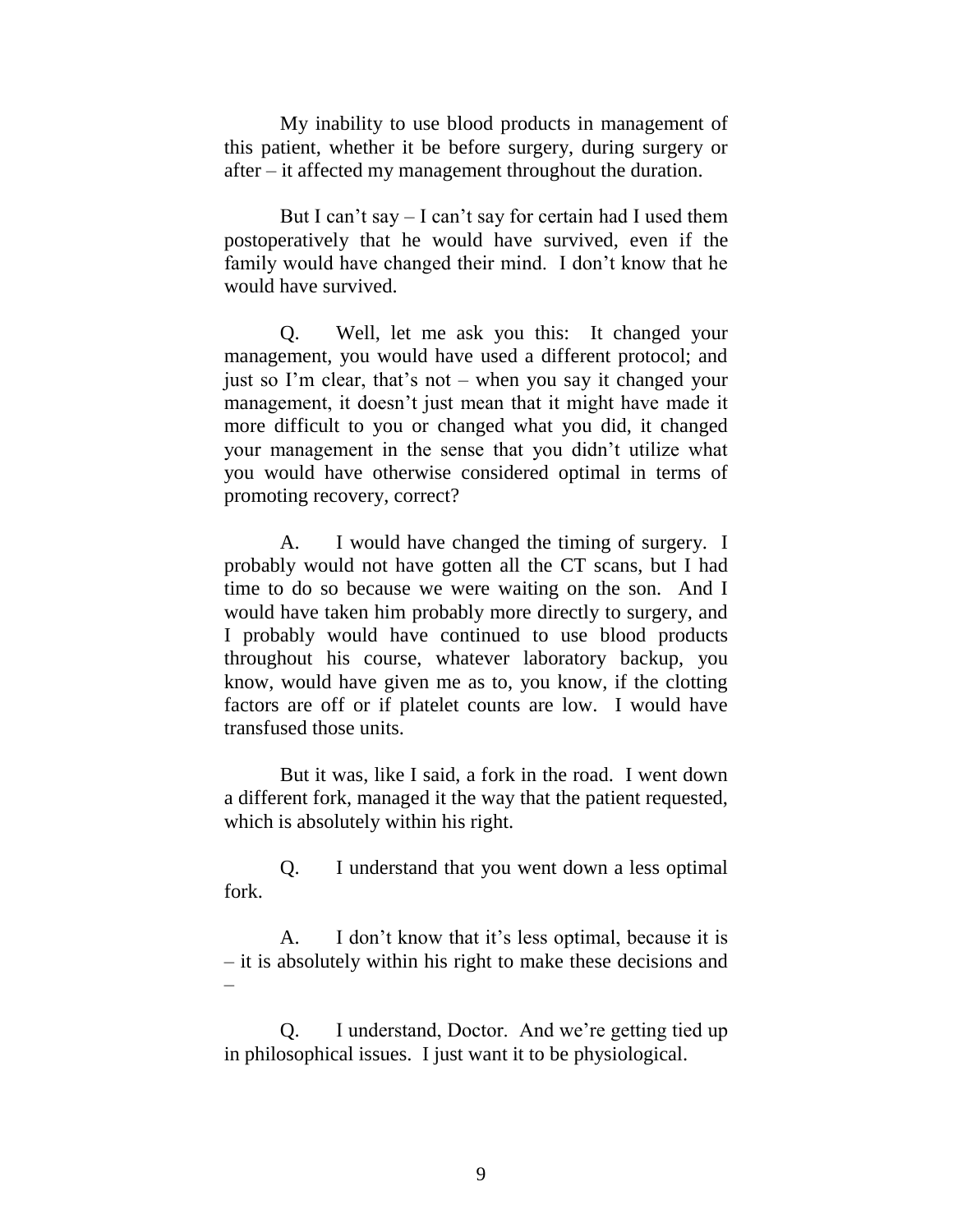A. I'm just saying it's not the way that a non-Jehovah"s Witness patient is managed. I would not have – the reason I managed the patient this way is because he requested that.

\* \* \* \*

Q. Okay. A delay in surgery in a case like this reduces the likelihood of recovery, correct?

A. By "recovery," you mean survival?

Q. Survival.

A. I think any delays in the field, delays to the operating room, delay to surgery  $-$  I think that it obviously affects survival.

Q. Reduces the likelihood?

A. Yes.

Q. Okay. And the inability to transfuse, to use blood products, reduced the likelihood of survival in this case, correct?

A. I think that that would have benefitted him, yes. Using blood products would have benefitted him.

Q. Okay. So it reduced the likelihood of survival?

A. Yes.

\* \* \* \*

Q.  $\ldots$  by how much?

A. I don"t know that I could ever quantify that, and I"ve said that before.

I think that I could not have guaranteed survival with an elderly gentlemen like this with the fairly long transport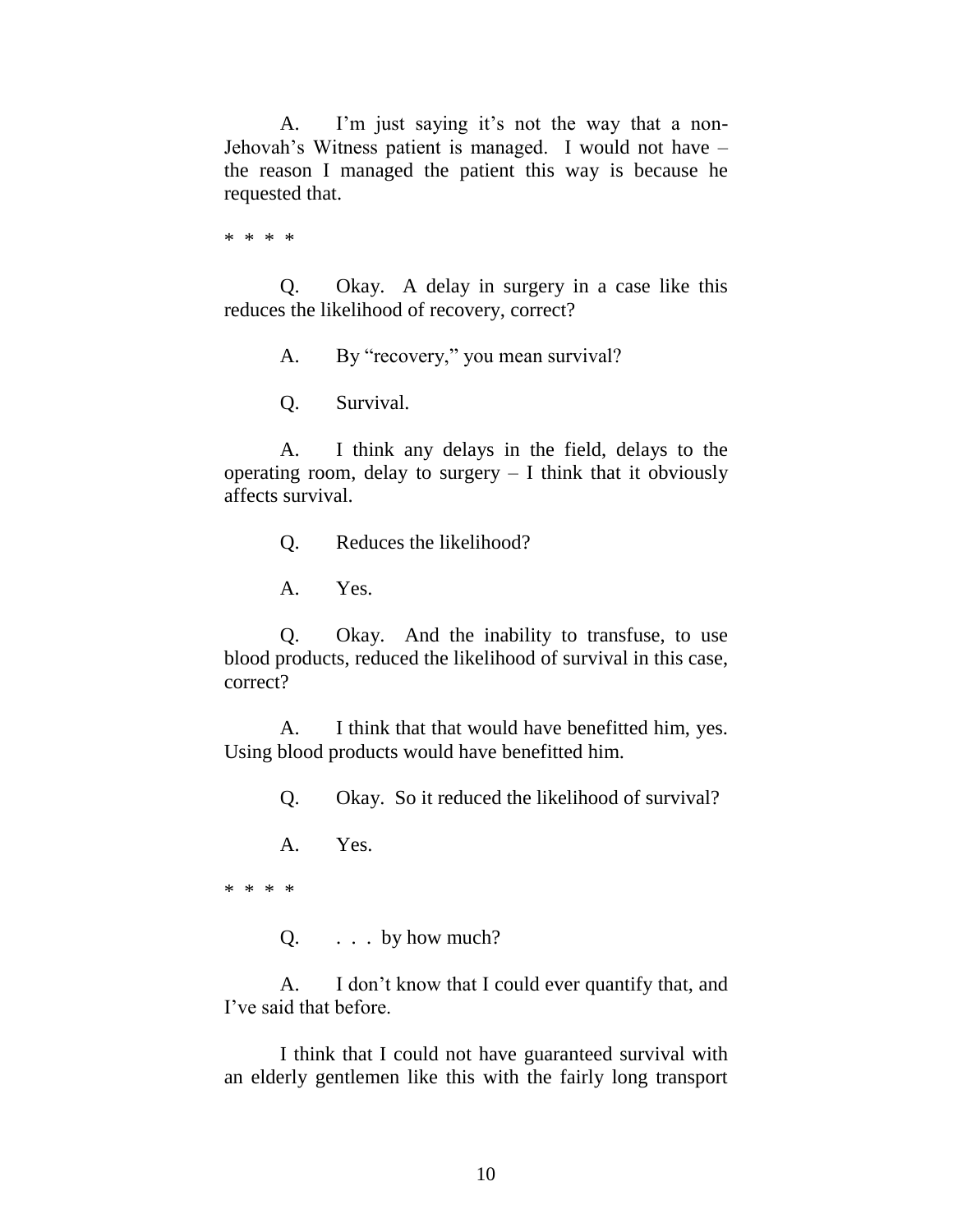time that he had, because I think he was out on I-80, if I remember correctly. It was kind of a long period of time.

He presented hypotensive. He had already bled quite a bit. I don"t know that this entire process would have been reversible; but I agree with your statement that his odds of survival would have improved had I had all the arrows in my quiver, but I didn"t.

[¶12] In his Findings of Fact, Conclusions of Law and Order rendered on December 20, 2006, the hearing examiner reversed the Division"s denial of Mrs. Williams" claim for benefits.<sup>3</sup> The hearing examiner found:

> 36. Mrs. Williams has proved that Mr. Williams suffered an "injury" as it is defined in Wyo. Stat. Ann. § 27-  $14-102(a)(xi)$  (Lexis[Nexis] 2005). Furthermore, Mrs. Williams has proved that there is a causal connection between Mr. Williams' injuries and his employment. According to the undisputed affidavit of Mr. Williams' son, who was also Mr. Williams" employer, Mr. Williams was traveling for his employment as a maintenance technician and was being reimbursed for his travel expenses when the motor vehicle accident occurred. The medical reports indicate Mr. Williams' injuries were caused by the motor vehicle accident.

> 37. The Division"s Final Determination denying benefits because Mr. Williams' "cause of death was due to refusal of reasonable and necessary medical care" is not supported by the evidence. Dr. Parnell testified in her deposition she could not guarantee Mr. Williams would have survived if she had been able to use blood products and if she could have gotten him to surgery sooner. The evidence demonstrates Mr. Williams" spleen was lacerated during his work-related car accident and his lacerated spleen was the cause of his massive blood loss and subsequent death.

[¶13] The hearing examiner, however, ultimately determined Mrs. Williams was not entitled to benefits, agreeing with the Division that Mr. Williams had forfeited all right to worker's compensation benefits by refusing to allow the use of foreign blood products to treat his splenic injury:

<sup>&</sup>lt;sup>3</sup> The Division has not challenged this ruling on appeal.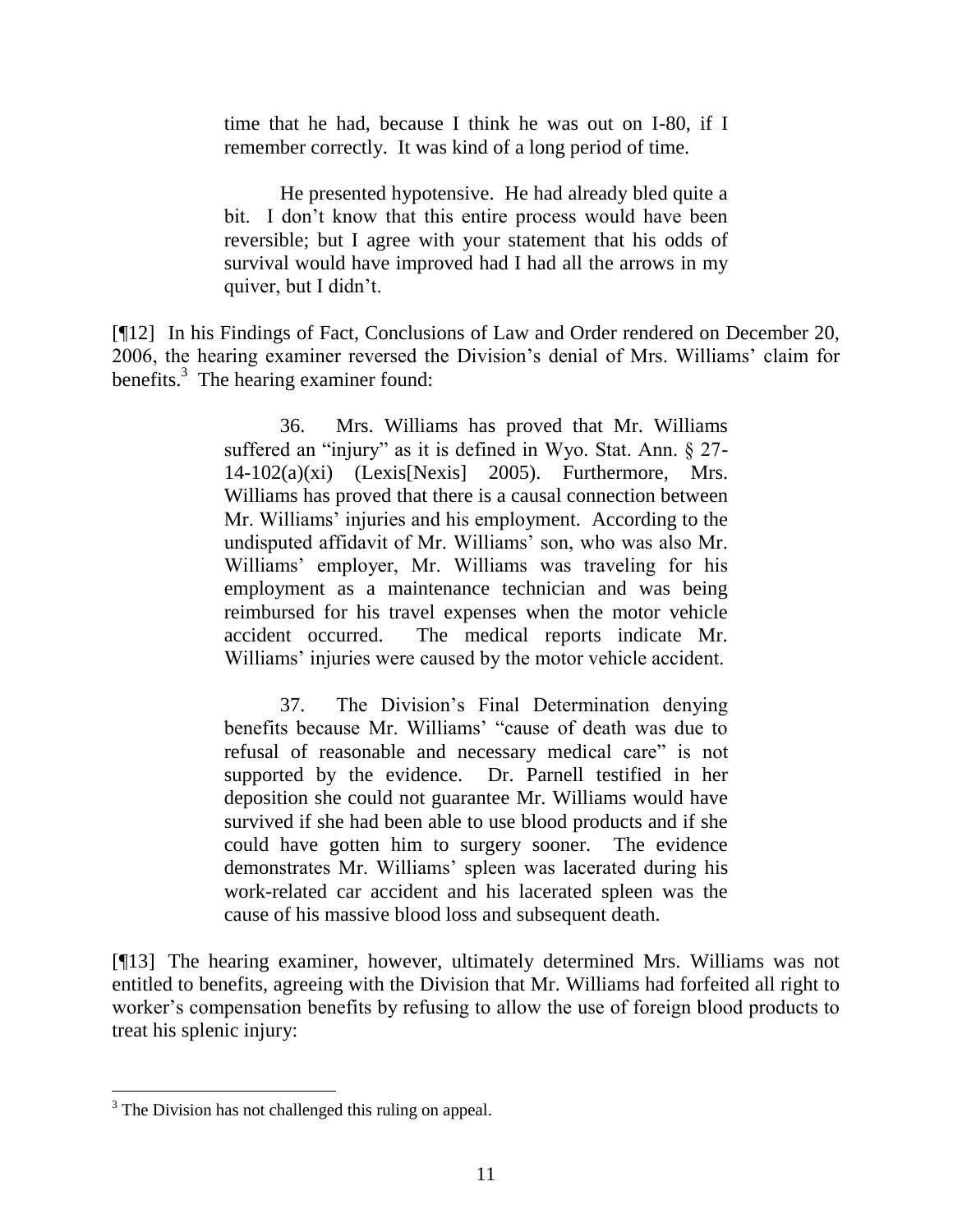39. The Division has proved, by a preponderance of the evidence, that Mr. Williams "refused to submit to medical or surgical treatment reasonably essential to promote his recovery." The medical reports indicate that Mr. Williams was alert enough to converse with Dr. Parnell when he came into the emergency room. The reports are undisputed that Mr. Williams told Dr. Parnell that he did not want any blood products and that Dr. Parnell should wait until his son arrived before using the Cell Saver. . . . Therefore, Mr. Williams clearly "refused to submit to medical or surgical treatment." Although Dr. Parnell never stated or noted that the use of blood products were "reasonably essential to promote [Mr. Williams'] recovery," Dr. Parnell's deposition testimony and consultation report disclose the essential nature of blood products in treating Mr. William"s [sic] injury. In her Consultation Report, Dr. Parnell reveals the importance of the use of blood products when she described her conversation with Williams' son: "I spoke quite frankly that the decision not to allow any blood products including whole blood, packed red blood cells, plasma, and/or platelets, cryoprecipitate, etc, may indeed make it very difficult to resuscitate and manage the patient." . . . In addition, Dr. Parnell stated in her deposition testimony, she would have used blood products if she had been permitted, the use of blood products would have benefited and assisted Mr. Williams and it would have increased Mr. Williams' likelihood for survival. Dr. Parnell put it quite succinctly when she stated, "I agree with your statement that his odds of survival would have improved had I had all the arrows in my quiver." The importance of treating Mr. Williams' injury with blood products is also demonstrated by Dr. Brausch's Consultation Report which states, "[w]e are all afraid that the patient is dying and we have used the resources we are allowed to use to their fullest extent."

40. Although this case falls more squarely within the second prong of Wyo. Stat. [Ann.] § 27-14-407  $(Lexis[Nexis] 2005) - a$  refusal to submit to reasonably essential medical or surgical treatment – the facts also support a conclusion that Mr. Williams knowingly engaged in an injurious practice which tended to imperil or retard his recovery, the first prong of the statute. The Wyoming Supreme Court stated, "[t]he unambiguous language of § 27-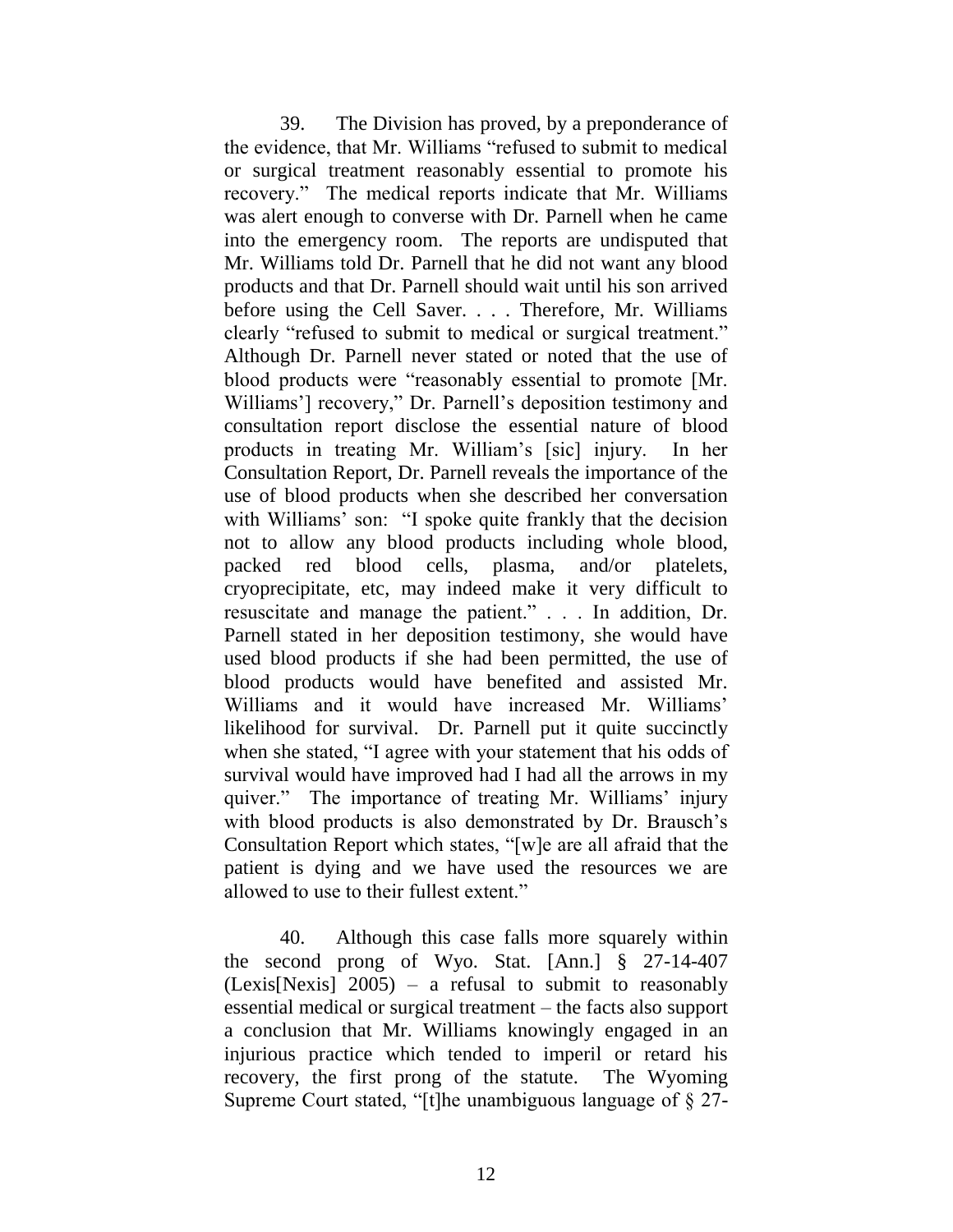14-407 requires that a showing be made that an employee has engaged in some action or activity which "tends" to impact his recovery." [*Celotex Corp. v.*] *Andren*, 917 P.2d [178,] 181 [Wyo. 1996)]. Mr. Williams" knowing refusal to allow blood products was an "action" which tended to impact his recovery. According to Dr. Parnell, that action decreased his chances for survival. A refusal or failure to take action may amount to an injurious practice. *Hanberg* [*v. World Wide Construction*], 741 P.2d [107,] 108 [(Wyo. 1987)] (failure to report to court-ordered alcohol rehab was an injurious practice).

41. Mr. Williams forfeited all right to compensation under the Worker"s Compensation Act because his refusal to allow the use of blood products to treat his lacerated spleen was, (1) an injurious practice tending to impact his recovery, and (2) a refusal to submit to medical or surgical treatment reasonably essential to promote his recovery.

[¶14] Mrs. Williams disagreed with the hearing examiner"s decision and sought review by the district court. The district court certified the matter to this Court, which we accepted pursuant to W.R.A.P. 12.09(b).

### **STANDARD OF REVIEW**

[¶15] The scope of our review of administrative agency decisions is governed by Wyo. Stat. Ann. § 16-3-114(c) (LexisNexis 2007), which provides in pertinent part:

> (c) To the extent necessary to make a decision and when presented, the reviewing court shall decide all relevant questions of law, interpret constitutional and statutory provisions, and determine the meaning or applicability of the terms of an agency action. In making the following determinations, the court shall review the whole record or those parts of it cited by a party and due account shall be taken of the rule of prejudicial error. The reviewing court shall:

> > \* \* \* \*

(ii) Hold unlawful and set aside agency action, findings and conclusions found to be: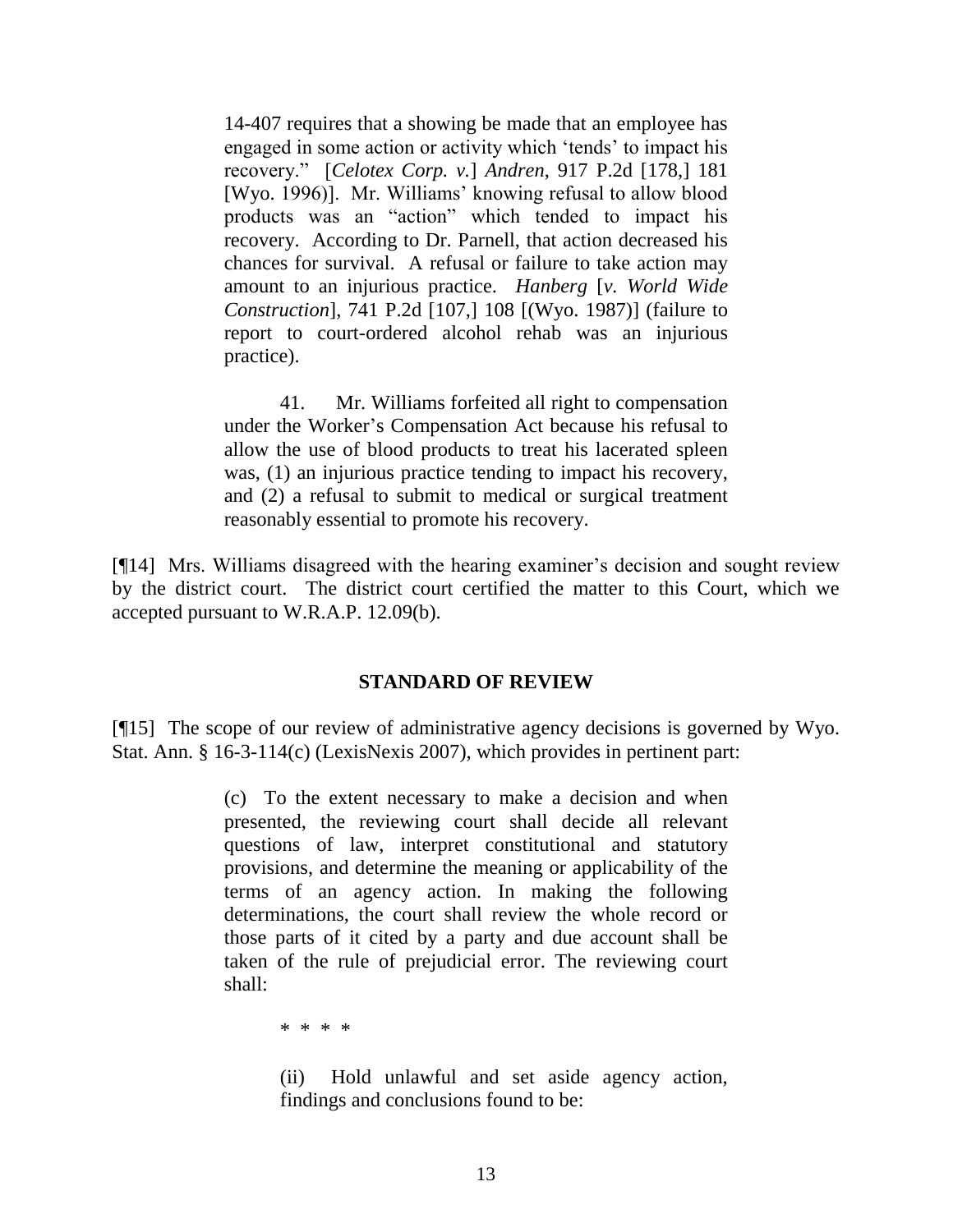(A) Arbitrary, capricious, an abuse of discretion or otherwise not in accordance with law;

(B) Contrary to constitutional right, power, privilege or immunity;

(C) In excess of statutory jurisdiction, authority or limitations or lacking statutory right;

(D) Without observance of procedure required by law; or

(E) Unsupported by substantial evidence in a case reviewed on the record of an agency hearing provided by statute.

[¶16] We recently set forth the proper application of these standards in *Dale v. S & S Builders, LLC*, 2008 WY 84, ¶¶ 20-26, 188 P.3d 554, 560-62 (Wyo. 2008). In short, if the agency"s finding favors the burdened party, as in this case, we must determine if substantial evidence exists to support that finding by "considering whether there is relevant evidence in the entire record which a reasonable mind might accept in support of the agency"s conclusions." *Id.*, ¶ 22, 188 P.3d at 561. We review an agency"s conclusions of law de novo, and will affirm only if they are in accordance with the law. *Id.*, 126, 188 P.3d at 561-62.

### **DISCUSSION**

*Constitutionality of § 27-14-407*

[ $[17]$  Mrs. Williams' first argument challenges the constitutionality of  $\S 27$ -14-407. She claims the statute, as applied to Mr. Williams" refusal to accept blood products, violated his constitutionally protected right to the free exercise of religion.<sup>4</sup> Mrs. Williams raised the same constitutional issue before the hearing examiner. The hearing examiner correctly concluded that administrative agencies do not have the authority to determine the constitutionality of a statute.

<sup>&</sup>lt;sup>4</sup> The Watchtower Bible and Tract Society of New York, Inc., having sought and obtained permission to participate in this case as amicus curiae, also endeavored to challenge the constitutionality of the statute as applied to Mr. Williams' refusal to accept blood products.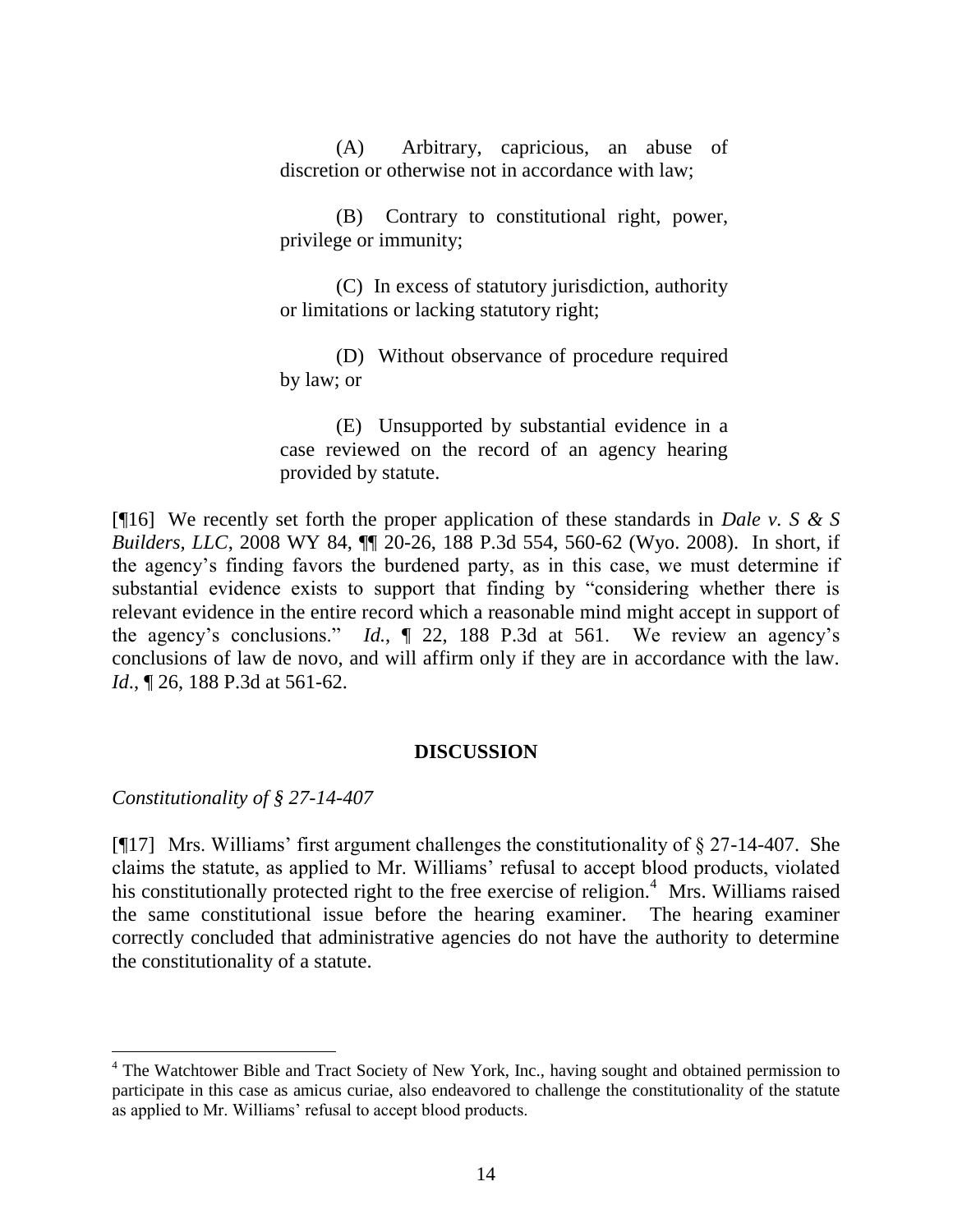[¶18] Procedurally, Mrs. Williams is barred from raising this constitutional claim in the context of this case. The law is clear that administrative agencies have no authority to determine the constitutionality of a statute and that neither the district court nor this Court has jurisdiction on appeal of agency action to consider the issue. *Escarcega v. State ex rel. Wyoming Dep't of Transportation*, 2007 WY 38, ¶ 22, 153 P.3d 264, 270 (Wyo. 2007); *Torres v. State ex rel., Wyoming Workers' Safety & Comp. Div.*, 2004 WY 92, ¶¶ 6-8, 95 P.3d 794, 795-96 (Wyo. 2004); *Billings v. Wyoming Bd. of Outfitters & Guides*, 2001 WY 81, ¶ 41, 30 P.3d 557, 572 (Wyo. 2001); *Dorr v. Wyoming Bd. of Certified Public Accountants*, 2001 WY 37, ¶ 13, 21 P.3d 735, 742 (Wyo. 2001); *Shryack v. Carr Constr. Co., Inc.*, 3 P.3d 850, 856 (Wyo. 2000); *Riedel v. Anderson*, 972 P.2d 586, 586- 88 (Wyo. 1999). This prohibition exists regardless of whether the question concerns "the constitutionality of the statute per se or the constitutionality of the statute as applied." *Escarcega*, ¶ 22, 153 P.3d at 270 (quoting *Riedel*, 972 P.2d at 587). The proper avenue for challenging the constitutionality of a statute is an independent action for declaratory judgment pursuant to W.R.A.P. 12.12. *Id*.; *Torres*, ¶ 8, 95 P.3d at 796; *Riedel*, 972 P.2d at 587. Because the issue is not properly before us, we will not address Mrs. Williams" argument.

### *Substantial evidence*

[¶19] The parties present many interesting questions but our resolution of the instant case requires analysis of only one question. The decisive question in the instant case is whether the hearing examiner's determination that Mr. Williams' decisions ran afoul of  $\S$ 27-14-407 is supported by substantial evidence viewed in light of the record as a whole. We find the record evidence does not adequately support such a determination. Section 27-14-407, in pertinent part, reads:

> If an injured employee knowingly engages or persists in an unsanitary or injurious practice which tends to imperil or retard his recovery, or if he refuses to submit to medical or surgical treatment reasonably essential to promote his recovery, he forfeits all right to compensation under this act.

As a general observation, we have said that the forfeiture statute "states a rule in regard to avoidable consequences. It was intended to prevent compensation for disability resulting from unreasonable conduct of the injured workman." *Stanolind Oil & Gas Co. v. Harvey*, 52 Wyo. 349, 356, 75 P.2d 1, 2 (1938) (referring to the substantially similar precursor to the current statute). It is the Division"s burden to prove a claimant has forfeited his benefits under this statute. *See Celotex Corp. v. Andren*, 917 P.2d 178, 180 (Wyo. 1996); *Kilburn Tire v. Meredith*, 743 P.2d 874, 876 (Wyo. 1987); *Stanolind Oil*, 52 Wyo. at 356, 75 P.2d at 2.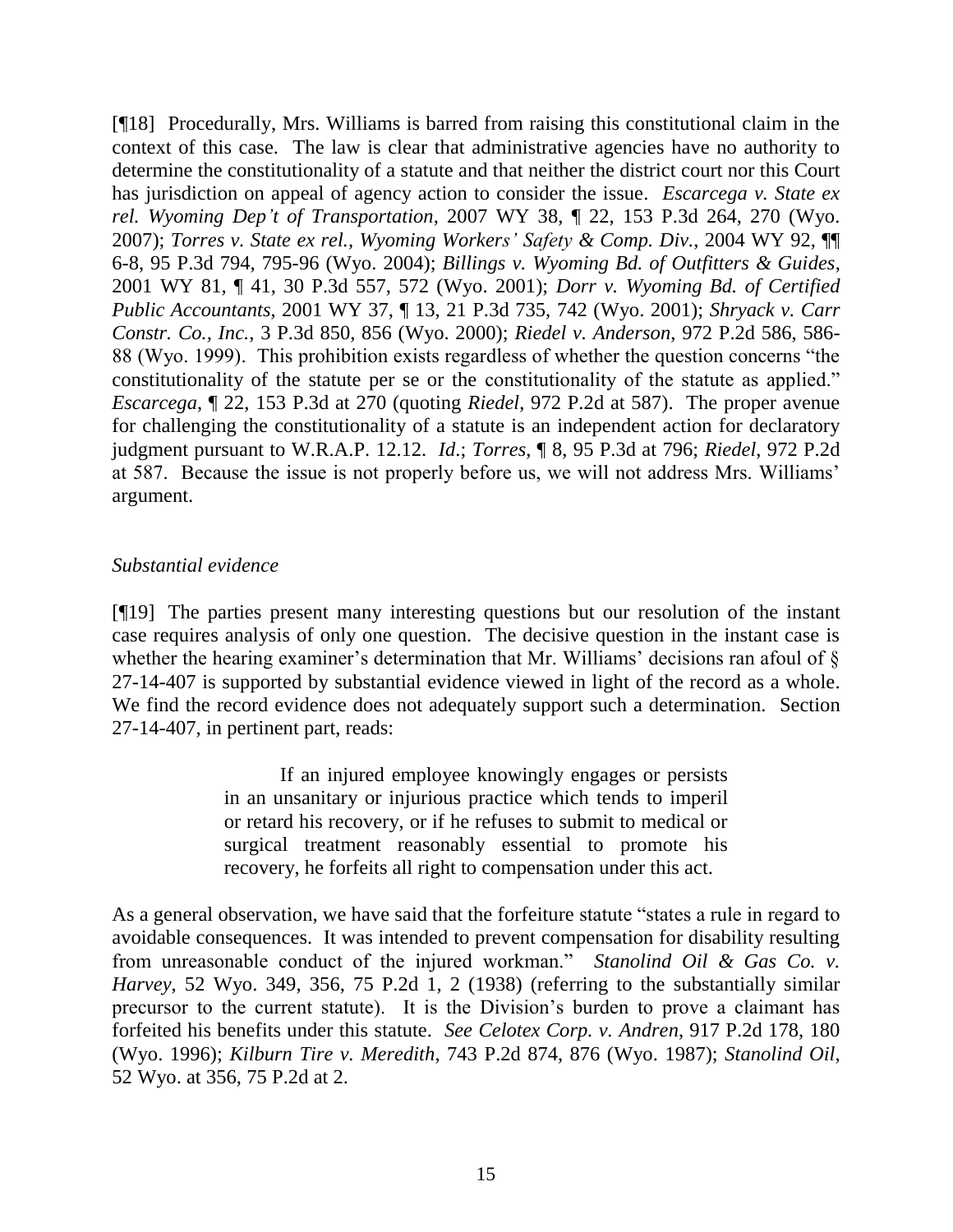[¶20] By this statute, the legislature has established two forms of conduct by which a claimant forfeits compensation. First, compensation is forfeited if a claimant "engages or persists in an unsanitary or injurious practice which tends to imperil or retard his recovery." Second, compensation is forfeited if a claimant "refuses to submit to medical or surgical treatment reasonably essential to promote his recovery." In the instant case, the hearing examiner determined Mr. Williams had engaged in both forms of conduct by "his refusal to allow the use of blood products to treat his lacerated spleen."

[¶21] In order to work a forfeiture of benefits for engaging or persisting in an unsanitary or injurious practice which tends to imperil or retard his recovery:

> proof of more than a mere possibility is required . . . . We caution that more is required than proof of a mere potential for harm or a possibility of harm; there must be proof that the worker"s acts were not benign, but did, in some way, contribute to recovery problems.

*State ex rel. Wyoming Workers' Comp. Div. v. Bergeron*, 948 P.2d 1367, 1370 (Wyo. 1997). The proof in the instant case does not rise beyond a suggestion of the possibility of harm by the refusal to allow the use of foreign blood products. The critical evidence is Dr. Parnell"s testimony. While she testified Mr. Williams would have had a better chance of survival with a transfusion of appropriate blood products, she never quantified his chance of survival in either event. Indeed, she repeatedly testified that she could not say whether Mr. Williams would have survived had blood products been transfused. For example, she testified Mr. Williams' injuries "could be fatal, despite our best efforts" and opined "whether or not he would have survived with or without blood products, I don"t know that I can say." This testimony does not support a determination that Mr. Williams engaged in a practice that, in some way, contributed to his demise.

[¶22] For the same evidentiary reasons, the hearing examiner"s determination that Mr. Williams refused to submit to medical or surgical treatment reasonably essential to promote his recovery also fails. The evidence in the record portrays a situation where Mr. Williams was critically injured and did not arrive at the hospital for an extended period of time. He had already lost a great deal of blood by the time he reached the hospital. He ultimately died. Dr. Parnell could not say that "this entire process would have been reversible." Therefore, under the specific facts of this case, the acceptance of the transfusion of blood products cannot be deemed to be "reasonably essential" to Mr. Williams' survival.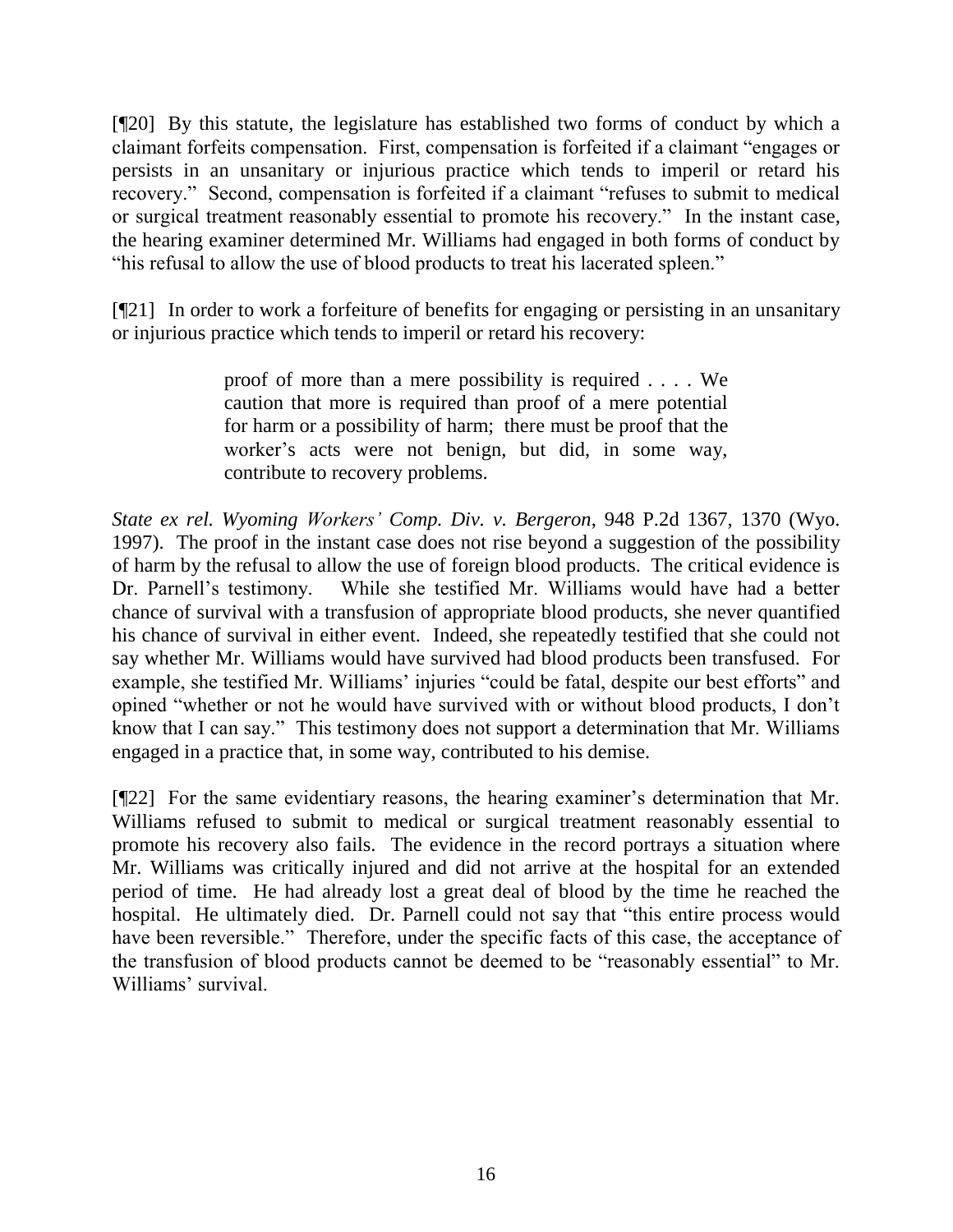#### **CONCLUSION**

[¶23] The constitutionality of § 27-14-407 is not properly before this Court. As for the evidentiary issue, the Division needed to present positive evidence that Mr. Williams failed to survive because of his refusal to accept foreign blood products. It did not do so. The determination granting forfeiture of benefits is reversed. We remand the case to the district court with instructions that it reverse the order of the Office of Administrative Hearings and enter its order that the Division award the applicable death benefits to Mrs. Williams.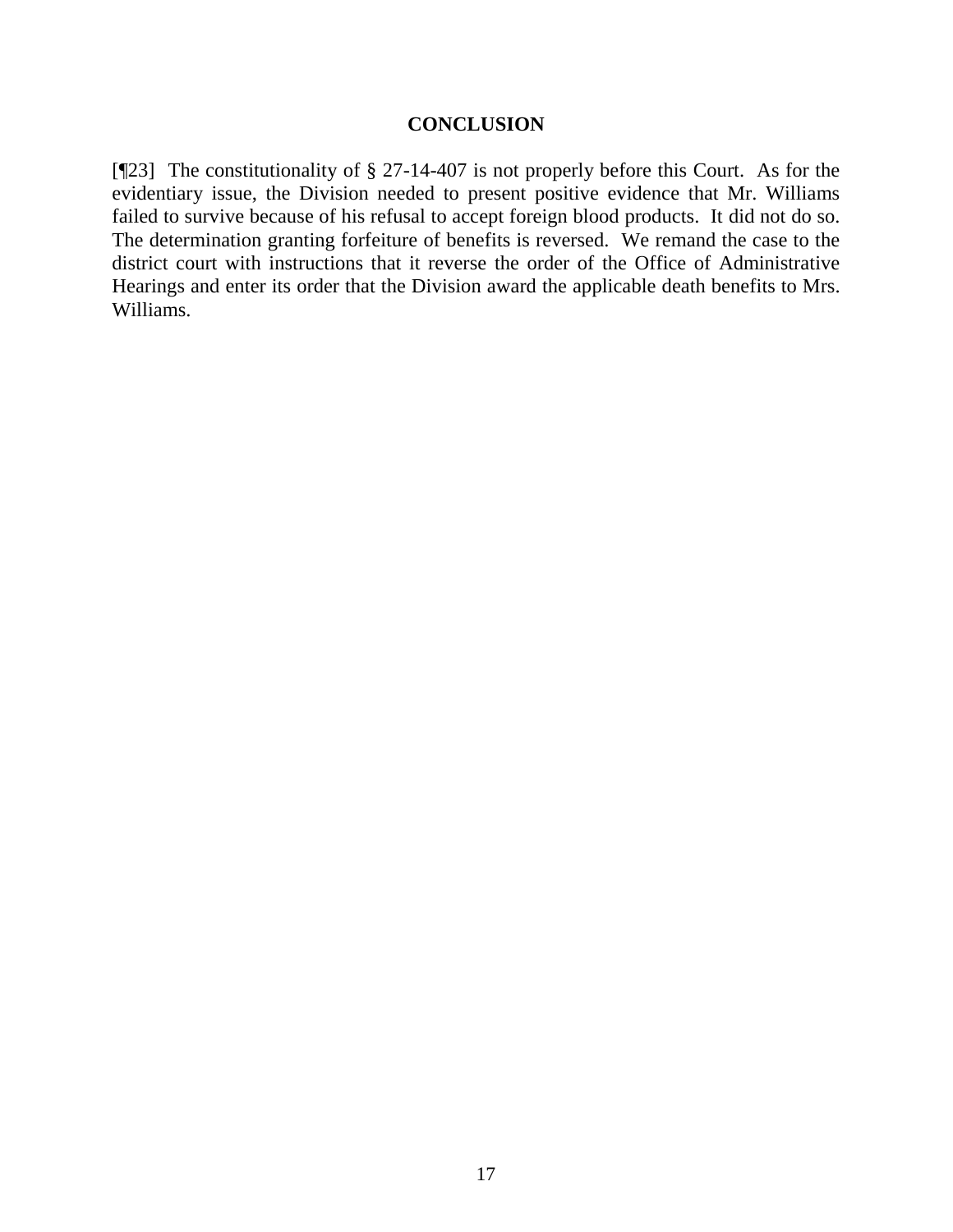## **VOIGT, Chief Justice**, dissenting.

. . . .

. . . .

[¶24] I respectfully dissent. The underlying facts are not in dispute, and there is not even a question as to whether the employee refused to submit to medical or surgical treatment. Of course he did. The only question is whether the treatment he refused was "reasonably essential to promote his recovery."<sup>5</sup> While the treating physician understandably was not willing to say that the employee"s refusal to accept blood products, and his delay of surgery until his son"s arrival, were the difference between life and death, she said everything just short of that. In that regard, it must be remembered that the statutory test, established by the legislature as the test to be applied in these situations, is not whether the refused treatment would have saved the employee's life. Rather, the test is, as just stated, whether the refused treatment was "reasonably essential to promote his recovery."

[¶25] I will not repeat at length the portions of Dr. Parnell"s medical reports and testimony set forth in the majority opinion, but will note a few points that I believe clearly show that the refused treatment was just what the statute has in mind. Dr. Parnell's initial impressions included the observation that the employee "obviously" was suffering from "free intraabdominal bleeding." Dr. Parnell told the employee's son upon his eventual arrival that "the decision not to allow blood products, including whole blood, packed red blood cells, plasma, and/or platelets, cryoprecipitate, etc, may indeed make it very difficult to resuscitate and manage [the employee]." Because she was limited to the use of Cell Saver, Dr. Parnell was able to re-transfuse only two liters of the employee"s blood, even though he had massive intraabdominal bleeding and had lost five liters of blood. It was Dr. Parnell"s opinion that the employee essentially bled to death.

[¶26] Dr. Parnell"s deposition testimony contains the following colloquies:

Q. Okay. In this case, if you"d been able to use whatever blood products you wanted to, would it have increased the likelihood of survival?

A. I think it would have increased the likelihood of survival. I could not have guaranteed survival.

 $<sup>5</sup>$  The hearing examiner also concluded that the employee engaged in an injurious practice tending to</sup> impact his recovery, which is the first-stated test for forfeiture of benefits under the statute. While I agree that the employee"s conduct also met this test, I believe these facts are more appropriately analyzed under the second-stated test of refusing to submit to medical or surgical treatment.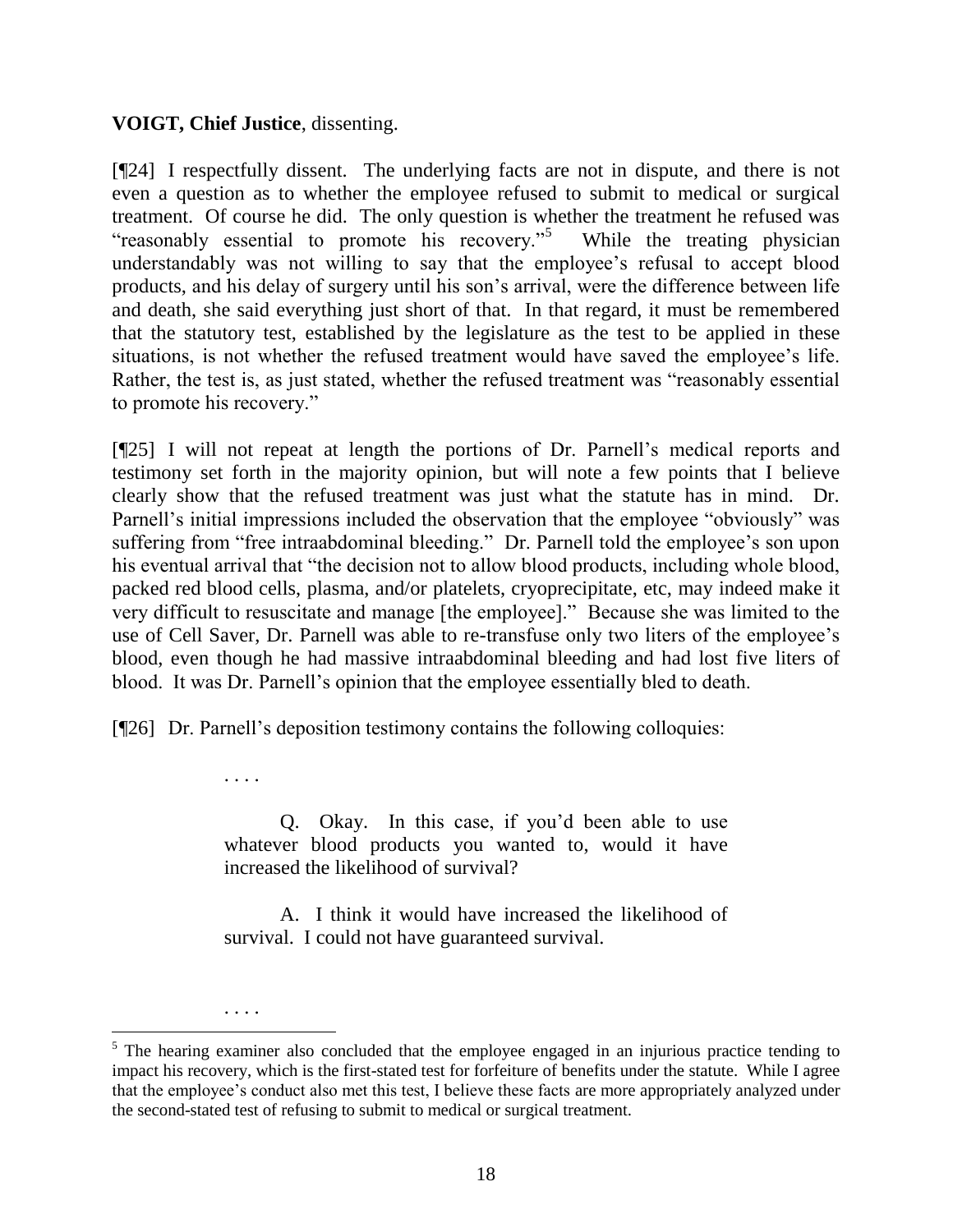Q. Well, let me ask you this: It changed your management, you would have used a different protocol; and just so I"m clear, that"s not – when you say it changed your management, it doesn"t just mean that it might have made it more difficult to you or changed what you did, it changed your management in the sense that you didn"t utilize what you would have otherwise considered optimal in terms of promoting recovery, correct?

A. I would have changed the timing of surgery. I probably would not have gotten all the CT scans, but I had time to do so because we were waiting on the son. And I would have taken him probably more directly to surgery, and I probably would have continued to use blood products throughout his course, whatever laboratory backup, you know, would have given me as to, you know, if the clotting factors are off or if platelet counts are low. I would have transfused those units.

But it was, like I said, a fork in the road. I went down a different fork, managed it the way that the patient requested, which is absolutely his right.

. . . .

Q. Okay. And the inability to transfuse, to use blood products, reduced the likelihood of survival in this case, correct?

A. I think that that would have benefitted him, yes. Using blood products would have benefitted him.

Q. Okay. So it reduced the likelihood of survival?

A. Yes.

. . . .

 $Q. \ldots$  by how much?

A. I don"t know that I could ever quantify that, and I"ve said that before.